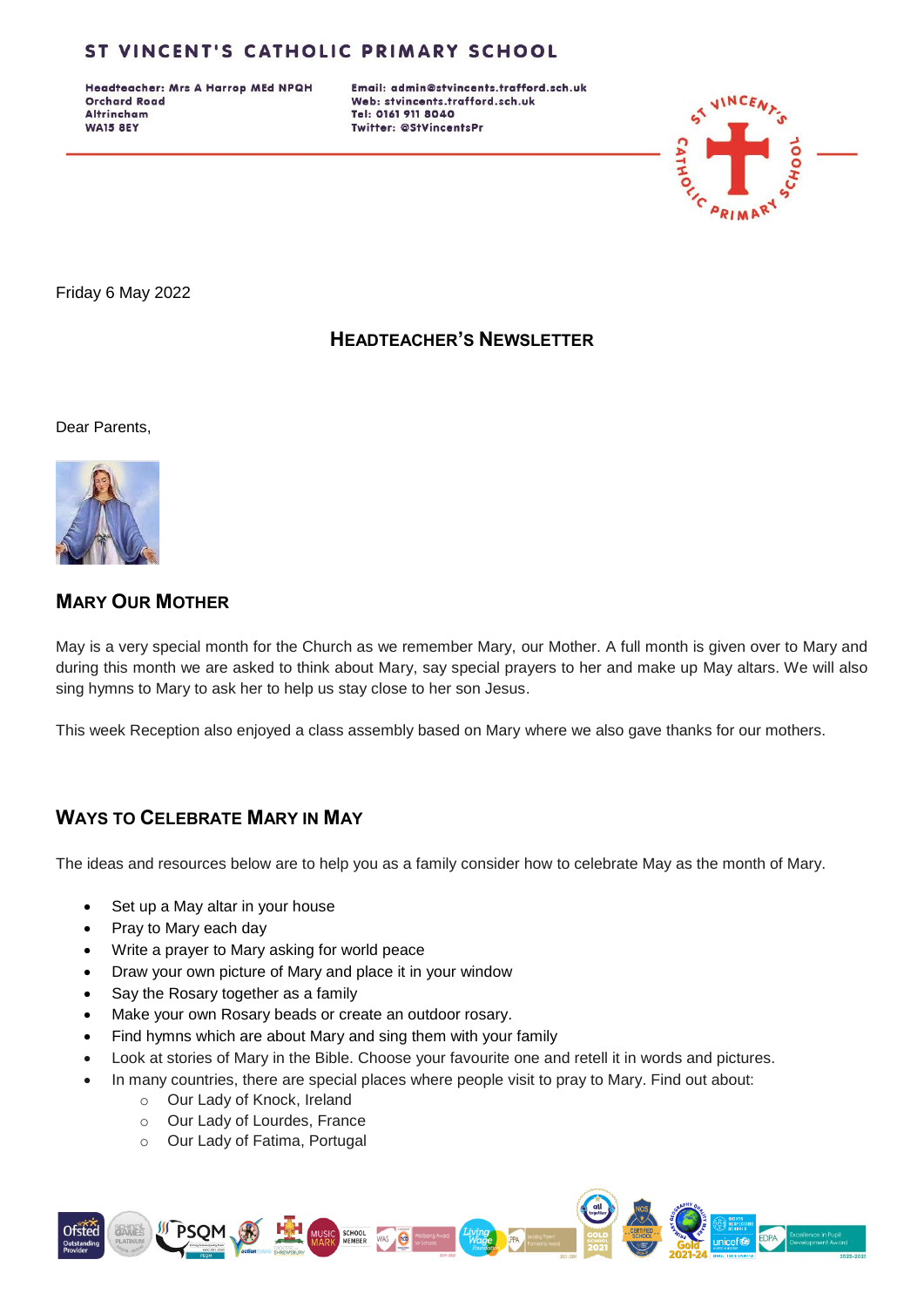Headteacher: Mrs A Harrop MEd NPQH **Orchard Road Altrincham WA15 8EY** 

Email: admin@stvincents.trafford.sch.uk Web: stvincents.trafford.sch.uk Tel: 0161 911 8040 Twitter: @StVincentsPr





### **YEAR 3 SACRAMENTAL PROGRAMME**

This weekend will be the first of three masses for the children in Year 3 to make their First Holy Communion. This Saturday will be Mrs McDuff's class. Please pray for our children as they receive this special sacrament.



#### **MENTAL HEALTH AWARENESS WEEK**

Mental Health Awareness Week starts on 9 May 2022. The official theme is 'loneliness' and, across the week, we encourage you to build meaningful connections with your friends, family, colleagues and communities.

Reception and Pre-School are coming together on Friday 13 May to mark Mental Health Awareness Week in form of a Wellbeing Afternoon. The Reception and Pre-School children will be focusing on the theme of 'Loneliness' and thinking about how we can all be good friends and help those who might be feeling a little sad or lonely. There are lots of exciting and fun activities planned that will require the children to work together to complete different 'challenges' such as an obstacle course, den building and creating their own friendship bracelets. We will bring the Wellbeing Afternoon to a close by sharing a story and having the Reception children show the Pre-Schoolers around the Reception classrooms and outside area, as well as hearing their stories and experiences of when they first started Reception - sharing how they felt and who helped them.

KS1 and KS2 children will also be involved in activities focussing on the theme of 'Loneliness'. The children will be taking part in many thought provoking and exciting activities such as thinking about their own meaningful connections with people close to them, and how they can help others who feel lonely. Children will also have the opportunity to create a 'class playlist' made up of songs that make them feel happy when they feel down or lonely.

Shakespeare, our therapy dog visited us this week. He will also be joining us on Monday to hear more stories read by the children.

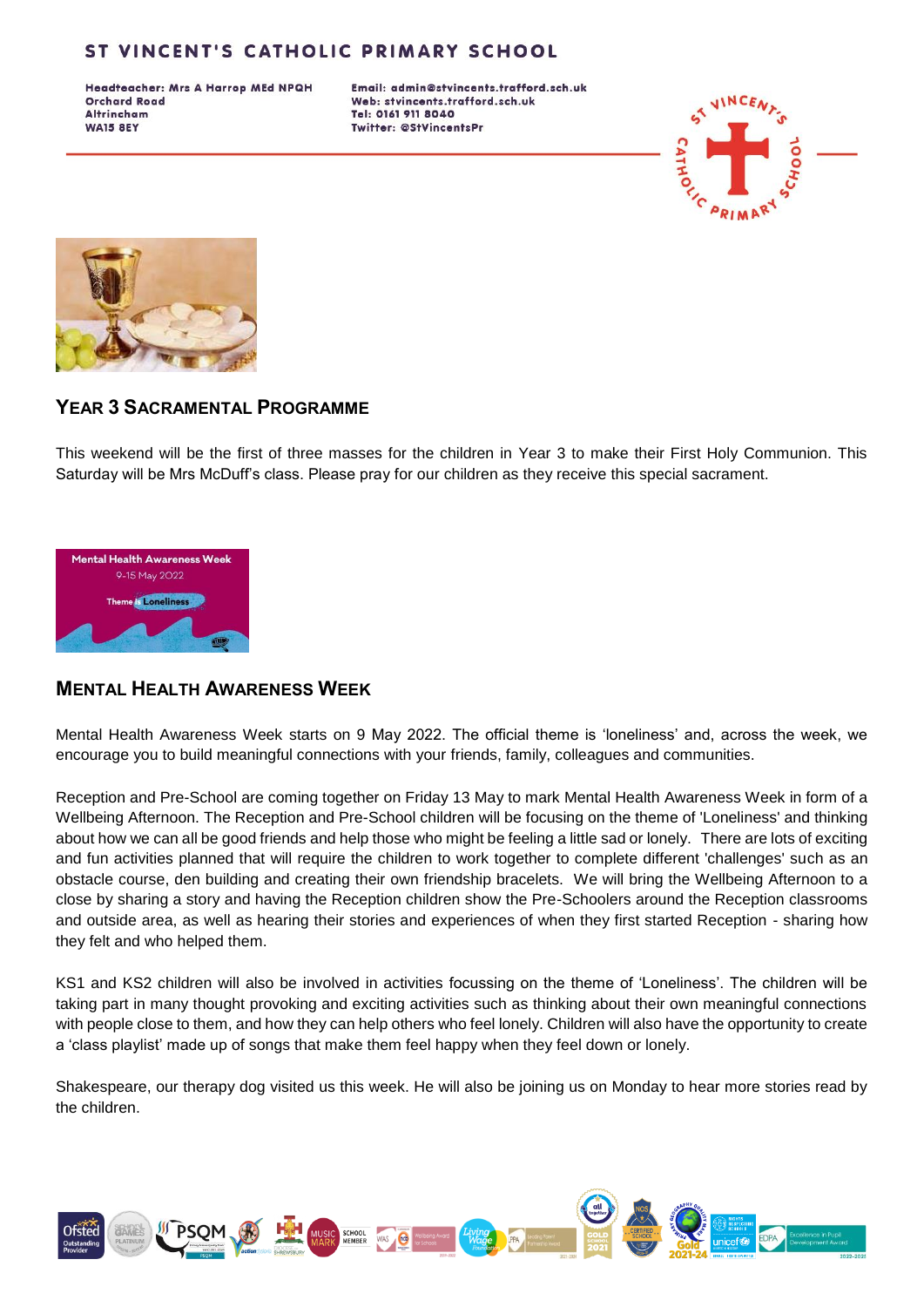Headteacher: Mrs A Harrop MEd NPQH **Orchard Road Altrincham WA15 8EY** 

Email: admin@stvincents.trafford.sch.uk Web: stvincents.trafford.sch.uk Tel: 0161 911 8040 Twitter: @StVincentsPr





#### **ROBINWOOD**

This week the Year 5 children set off for their residential to Robinwood outdoor pursuit centre. The children have been very busy completing their challenges ranging from raft building to crossing the piranha pool! They have all had a wonderful time and we are sure they will sleep very well tonight after all of their activities. If you would like to learn more about Robinwood, please follow this link:<https://www.robinwood.co.uk/>



### **FILM NIGHT AND DISCO**

Tonight is the second date for the film night and disco. Last week Year 2 and Years 5 & 6 had a wonderful time. Tonight it is Years 3 & 4's turn to watch Encanto and Year 1's will have fun at their disco. Thank you to the PTA and all those who helped on the night.



#### **WALK TO SCHOOL**

We are asking families to walk to school or park at Tesco and stride to school if they possibly can. Now the weather is getting better, we want to encourage children to walk as part of looking after their physical and emotional wellbeing.

Alternatively, please use the cycle rack and ensure those riding a bike use a helmet. The scooter rack is also available in the area outside Mr McCann's classroom.

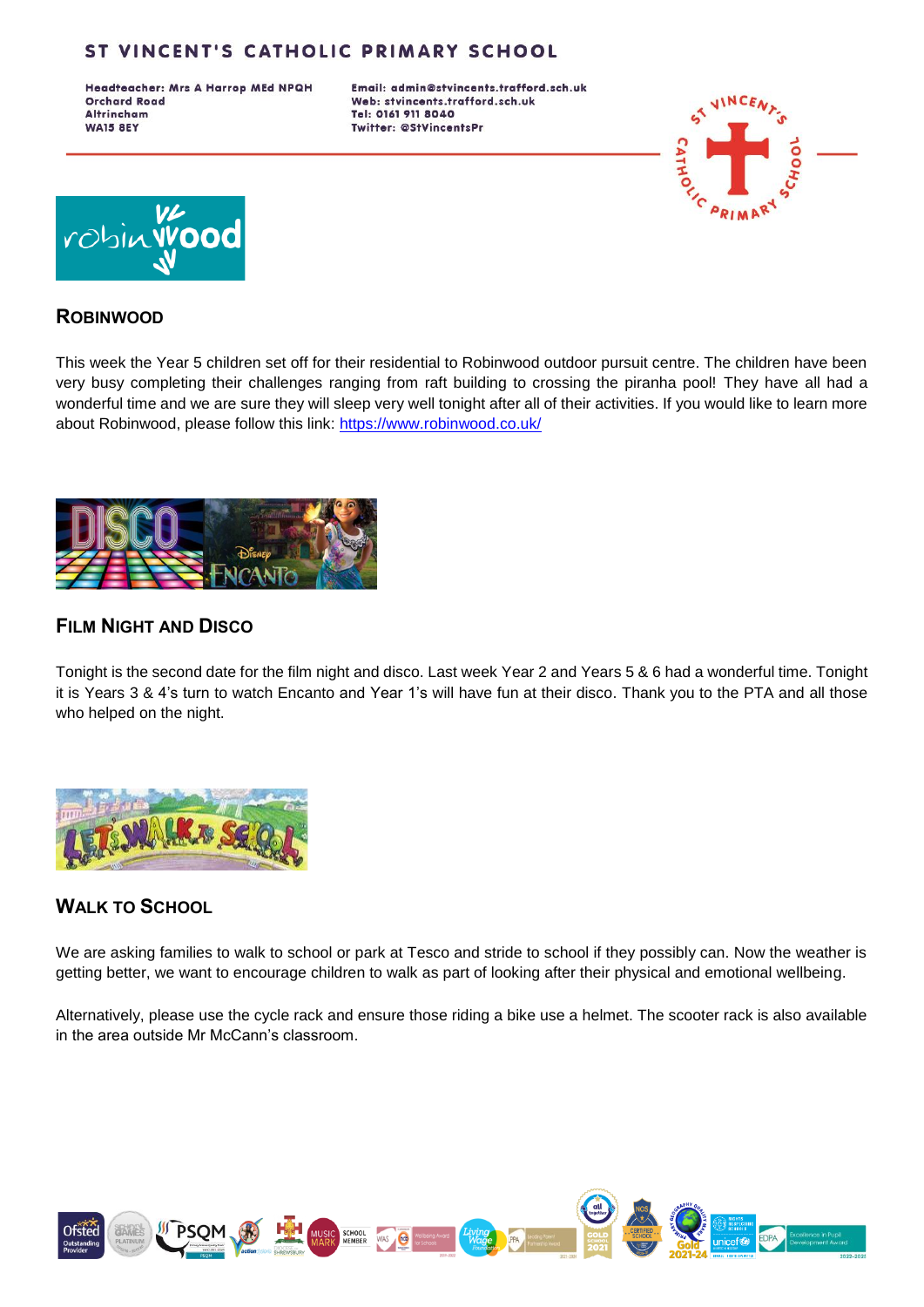Headteacher: Mrs A Harrop MEd NPQH **Orchard Road** Altrincham **WA15 8EY** 

Email: admin@stvincents.trafford.sch.uk Web: stvincents.trafford.sch.uk Tel: 0161 911 8040 Twitter: @StVincentsPr





### **SUMMER 1 DATES**

| Day       | Date   | Event                                                                                                         | Location                              |
|-----------|--------|---------------------------------------------------------------------------------------------------------------|---------------------------------------|
| Friday    | 06 May | Y1 Disco Y3/4 film night- Encanto                                                                             | Department halls                      |
| Saturday  | 07 May | Y3 DM First Holy Communion 10am                                                                               | St Vincent's Church                   |
| Monday    | 09 May | <b>KS2 SATS Week</b>                                                                                          |                                       |
| Saturday  | 14 May | Y3 CC/JJ First Holy Communion 10am                                                                            | St Vincent's Church                   |
| Monday    | 16 May | Junior Sports Day<br>$9:30 - 11:30$ am Year 5 and 6 Sports Day<br>1:30pm - 3:15 pm Year 3 and 4 Sports Day    | School<br>Field<br>parents welcome    |
| Tuesday   | 17 May | <b>Infant Sports Day</b><br>$9:30 - 11:30$ am Year 1 and 2 Sports Day<br>1:45pm - 2:45pm Reception Sports Day | School<br>Field<br>parents welcome    |
| Thursday  | 19 May | Reception Class Assembly: Mrs Lawrence's<br>Class                                                             | Infant<br>department<br>hall          |
| Saturday  | 21 May | Y3 ES First Holy Communion 10am                                                                               | St Vincent's Church                   |
| Wednesday | 25 May | History enrichment day                                                                                        |                                       |
| Thursday  | 26 May | Whole School Ascension Day Mass                                                                               | School<br>Field<br>weather permitting |
| Friday    | 27 May | Parent's reflection: 10am                                                                                     | Zoom                                  |
| Friday    | 27 May | School closes for half term                                                                                   |                                       |